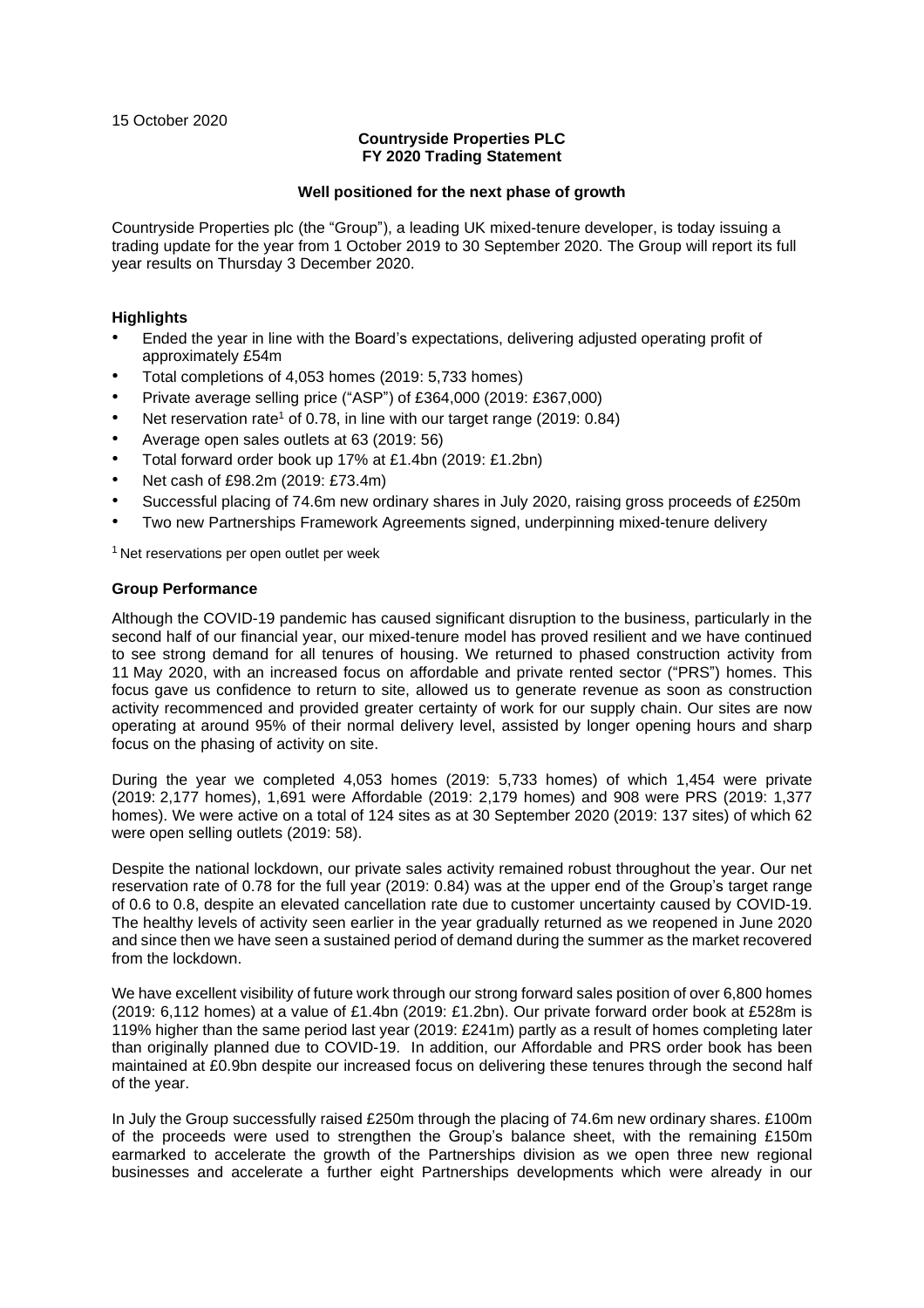pipeline. These plans remain on track with our management teams focused on delivering the enhanced growth plan over the coming years. As outlined during the placing, this growth will result in our Partnerships division growing to around 75% of Group profits.

Our mixed-tenure growth plans have been further underpinned by two new framework agreements signed in Q4. This includes the expansion of our partnership with Sigma alongside their new investment partner EQT Real Estate, to deliver 367 homes as the initial phase of a larger London PRS framework. In addition, we signed a new PRS framework agreement with Goldman Sachs to deliver up to 1,000 PRS homes over the next three years. This will initially include 410 homes across three sites in Bicester, West Bromwich and Wolverhampton.

# **Divisional Performance**

Our Partnerships division delivered total completions of 3,213 homes (2019: 4,425 homes). We had another strong year for new business, adding 11,374 plots which resulted in our secured work increasing to 42,442 plots (2019: 34,842 plots) equivalent to over 9 years work based on 2019 volumes. In addition, we have visibility over a further 100,000 plots that we are tracking in our pipeline.

As announced in July, as we continue to grow our Partnerships division, our Partnerships North business has been separated into two: Partnerships North, covering Manchester, Merseyside and Yorkshire and Partnerships Midlands which will incorporate regions in the East, West and South Midlands. We are adding to these with our new Chilterns and South West regions following our placing in July. We are making good progress on strengthening our management teams to ensure our growth plans are carefully managed and will provide more detail at our full year results in December 2020.

We continue to focus on operational efficiency. Key to this is the £20m investment in our second modular panel factory in Bardon, Leicestershire, which remains on track to become operational in Autumn 2021. Once fully operational in 2022 it is expected to have the capacity to deliver over 3,000 homes per year.

Our Housebuilding division delivered total completions of 840 homes (2019: 1,308 homes). During the period we secured new options for 350 homes in Bedfordshire and 400 homes in Knebworth, Hertfordshire as well as securing outline planning for 1,138 homes in Maldon, Essex and 468 homes in Burgess Hill, West Sussex in collaboration with Homes England. Overall, our land bank stood at 25,042 plots at 30 September 2020 (2019: 24,303). As we reposition the Housebuilding division to be more balanced around London and continue to manage our exposure to higher price points in the South East, we have announced the merger of our Millgate business with our existing Housebuilding West region and the closure of the Millgate offices in Twyford as we combine the regional teams.

As previously announced in March 2020, the sales of five parcels of land were put on hold due to COVID-19. We completed two of those land sales in the second half with terms agreed on a further two, as part of our ongoing programme of land sales which will deliver £15-£20m of profit in FY2021.

# **Outlook**

We are reassured by the improving performance of the Group that was evident in the second half as we emerged from lockdown.

Whilst the broader economic outlook remains uncertain, we are well positioned for the current financial year with a strong forward order book. We continue to monitor market activity closely and, as outlined in the summer, we have taken steps to de-risk delivery in FY21 by increasing the proportion of affordable and PRS homes to be delivered, accepting that this lower risk will result in lower margins in the short-term. Our current intention is to reinstate guidance for FY21 with our year end results in December 2020.

The Board is confident in Countryside's resilient mixed-tenure business model and the growth opportunities within its Partnerships division, underpinned by the future cash-generative qualities of the Housebuilding division, and believes the Group will continue to benefit from good underlying demand for housing of all tenures over the medium-term. Our strong relationships and track record of working with a wide range of private and public sector partners positions us well despite the near-term economic uncertainty.